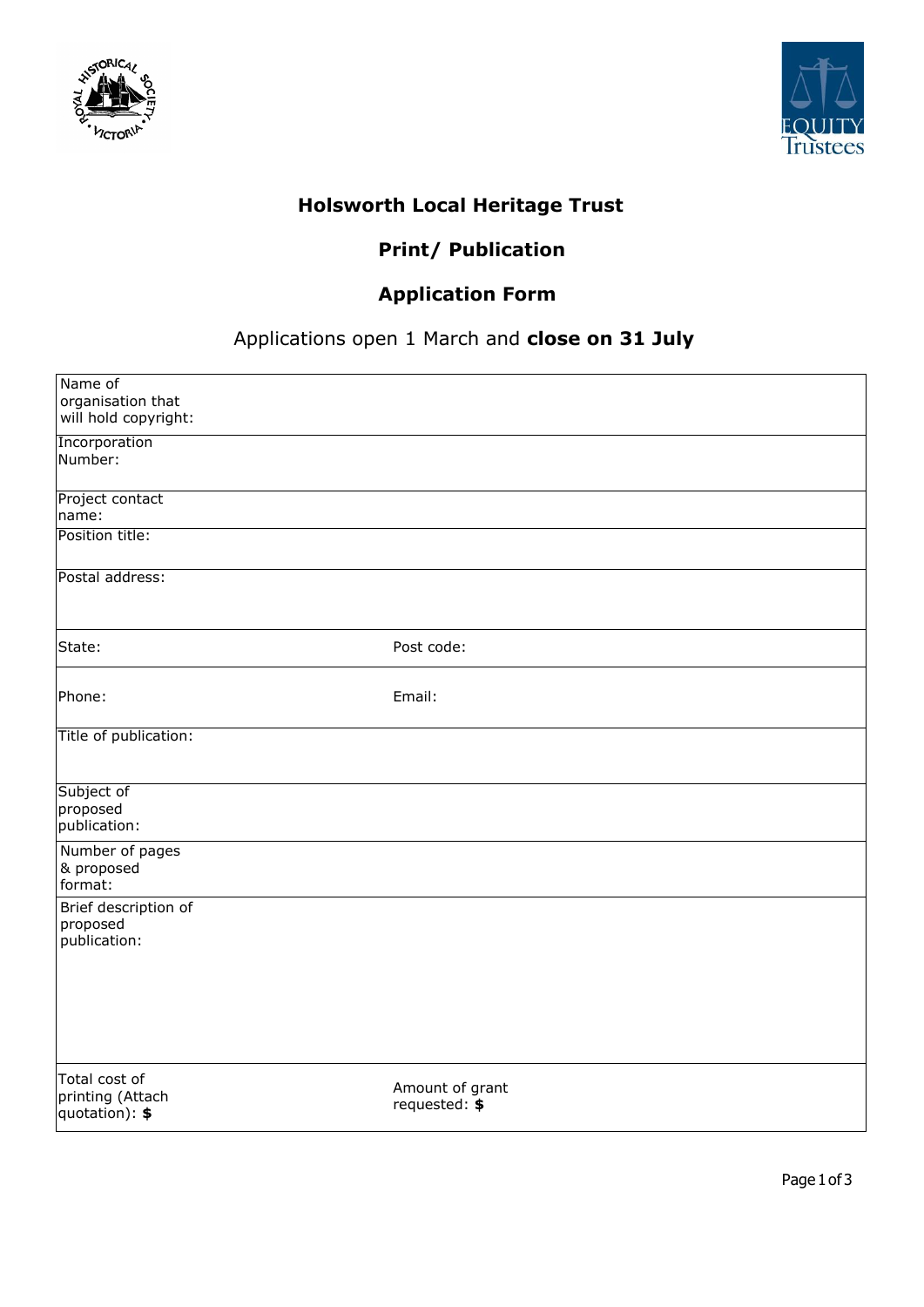



| Production              |
|-------------------------|
| timelines:              |
|                         |
| Including proposed      |
| dates for completion    |
| of research,            |
| manuscript,             |
|                         |
| date to printer, return |
| from printer and        |
| launch.                 |
|                         |
|                         |
|                         |
| Outline the table of    |
|                         |
| contents:               |
| To assist in            |
| understanding the       |
| publication.            |
|                         |
|                         |
|                         |
|                         |
| Is this written         |
|                         |
| research the work       |
| of one person or a      |
| committee of            |
|                         |
| volunteers              |
| (If so - please         |
| outline)                |
|                         |
|                         |
|                         |
|                         |
| Provide titles and      |
|                         |
| dates of any            |
| previous                |
| publications by         |
|                         |
| your group:             |
|                         |
|                         |
|                         |
|                         |
|                         |
|                         |
|                         |
| Provide details and     |
| date of any special     |
|                         |
| event for which the     |
| publication is being    |
| prepared:               |
|                         |
|                         |
|                         |
|                         |
| Outline other           |
|                         |
| sources of financial    |
| support:                |
|                         |
|                         |
|                         |
|                         |
|                         |
|                         |
|                         |
|                         |